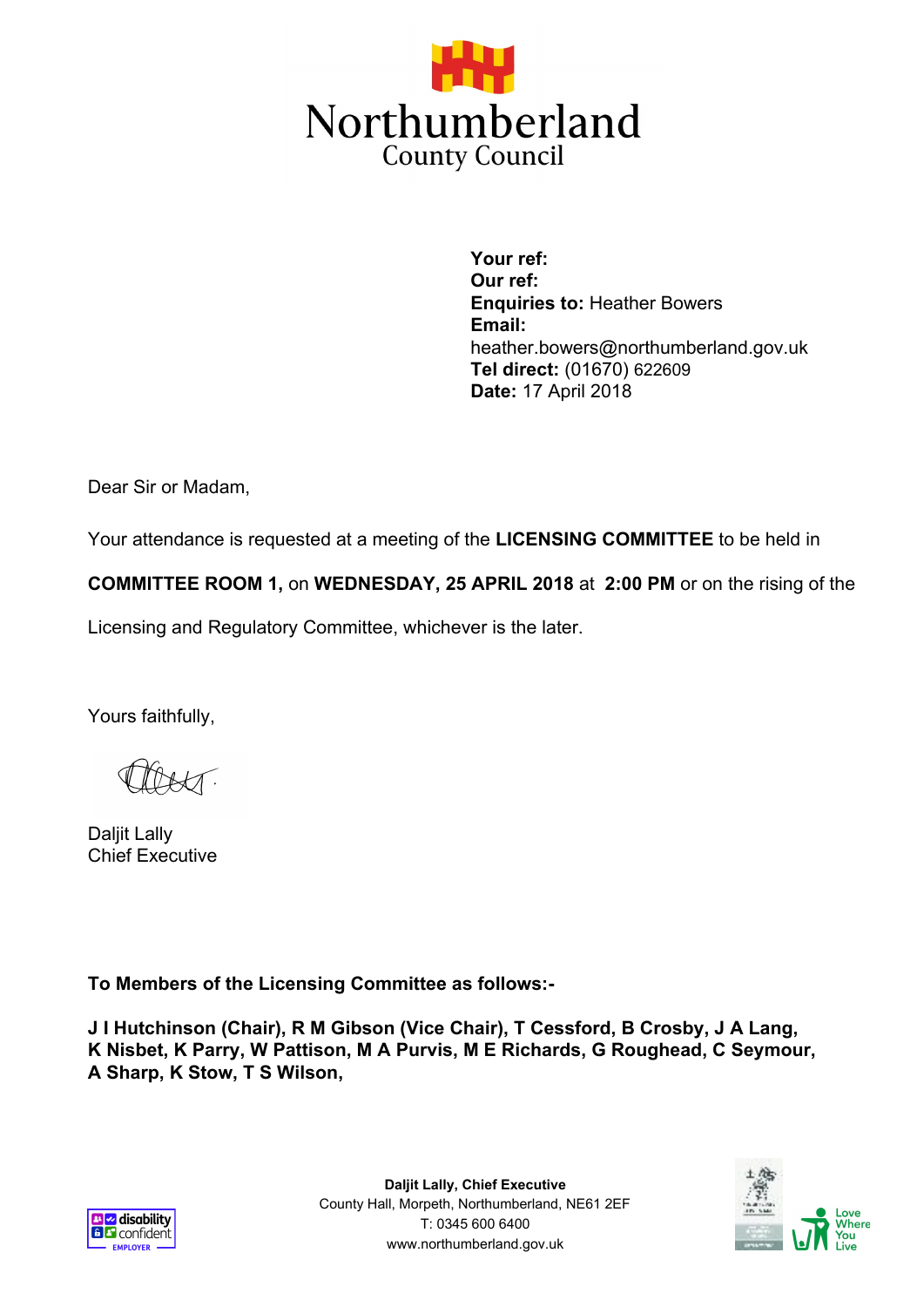## **AGENDA**

## **PART I**

It is expected that the matters included in this part of the agenda will be dealt with in public.

## **1. APOLOGIES FOR ABSENCE**

#### **2. MINUTES**

Minutes of the meeting of the Licensing Committee, held on Wednesday 20 December 2017, as circulated, to be confirmed as a true record and signed by the Chair.

### **3. DISCLOSURE OF MEMBERS' INTERESTS**

Unless already entered in the Council's Register of Members' interests, members are required to disclose any personal interest (which includes any disclosable pecuniary interest) they may have in any of the items included on the agenda for the meeting in accordance with the Code of Conduct adopted by the Council on 4 July 2012, and are reminded that if they have any personal interests of a prejudicial nature (as defined under paragraph 17 of the Code Conduct) they must not participate in any discussion or vote on the matter and must leave the room

NB Any member needing clarification must contact Liam Henry, Legal Services Manager, on 01670 623324. Please refer to the guidance on disclosures at the rear of this agenda letter.

#### **4. URGENT BUSINESS (IF ANY)**

To consider such other business as, in the opinion of the Chair, should, by reason of special circumstances, be considered as a matter of urgency.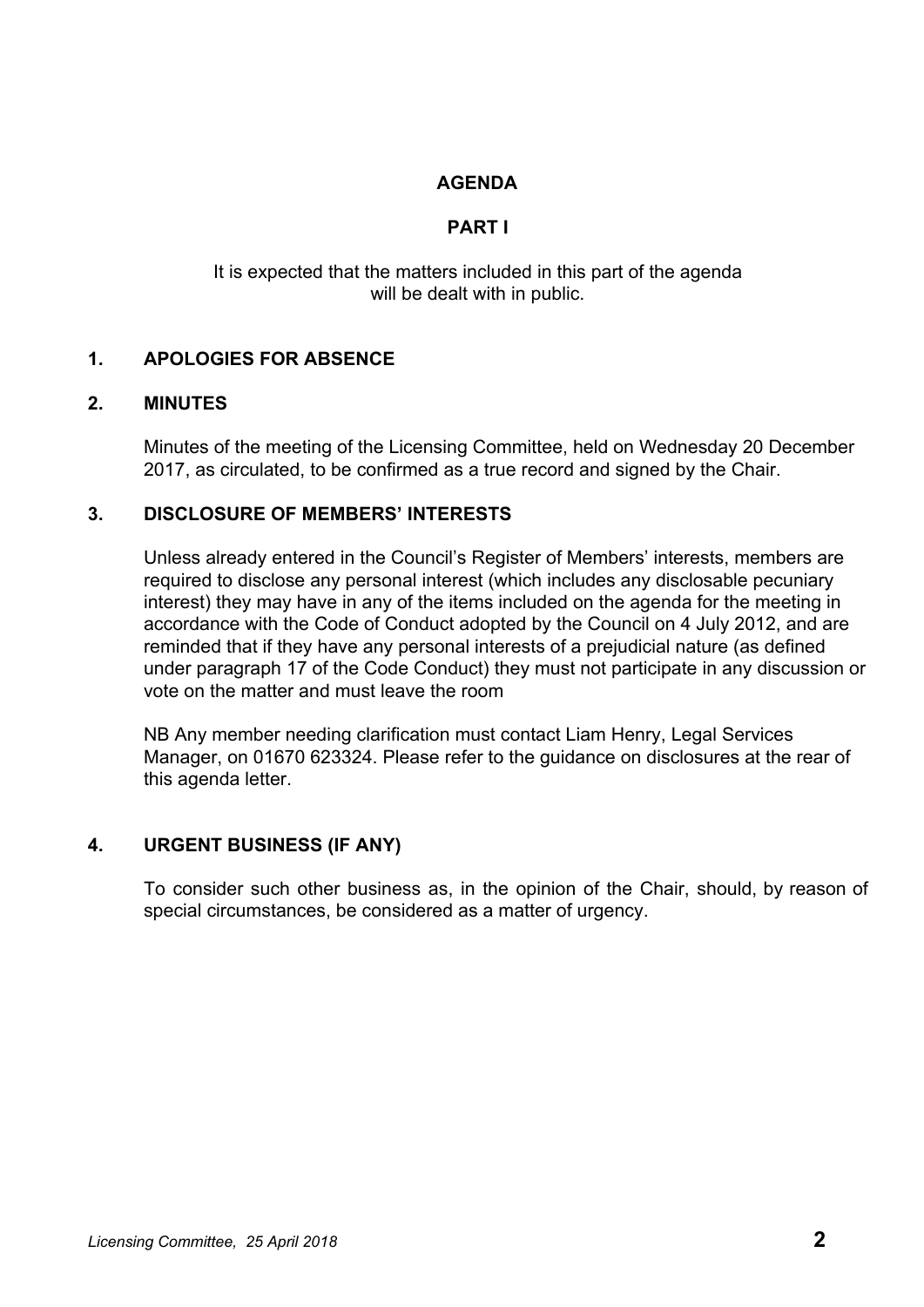# **IF YOU HAVE AN INTEREST AT THIS MEETING, PLEASE:**

- Declare it and give details of its nature before the matter is discussed or as soon as it becomes apparent to you.
- Complete this sheet and pass it to the Democratic Services Officer.

| Name (please print):                                                                                                                                                                                                    |
|-------------------------------------------------------------------------------------------------------------------------------------------------------------------------------------------------------------------------|
| <b>Meeting:</b>                                                                                                                                                                                                         |
| Date:                                                                                                                                                                                                                   |
| Item to which your interest relates:                                                                                                                                                                                    |
| Nature of Registerable Personal Interest i.e. either disclosable pecuniary interest<br>(as defined by Annex 2 to Code of Conduct or other interest (as defined by Annex<br>3 to Code of Conduct) (please give details): |
| Nature of Non-registerable Personal Interest (please give details):                                                                                                                                                     |
| Are you intending to withdraw from the meeting?                                                                                                                                                                         |

**1. Registerable Personal Interests** – You may have a Registerable Personal Interest if the issue being discussed in the meeting: